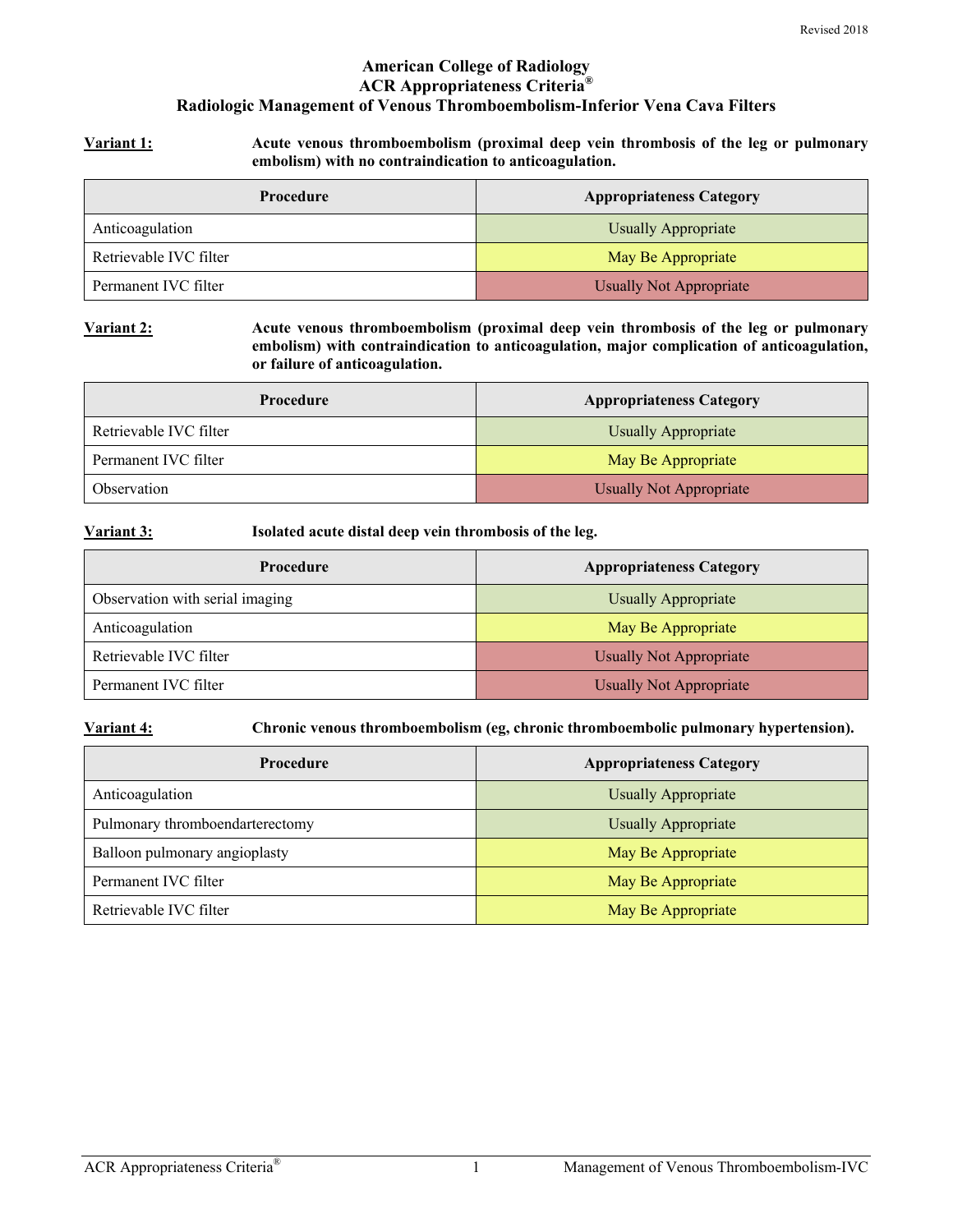#### **Variant 5: Venous thromboembolism prophylaxis in high-risk patient (eg, major trauma, traumatic brain injury, etc).**

| <b>Procedure</b>                           | <b>Appropriateness Category</b> |
|--------------------------------------------|---------------------------------|
| Intermittent pneumatic compression devices | <b>Usually Appropriate</b>      |
| Prophylactic anticoagulation               | <b>Usually Appropriate</b>      |
| Retrievable IVC filter                     | May Be Appropriate              |
| Surveillance US                            | May Be Appropriate              |
| Permanent IVC filter                       | <b>Usually Not Appropriate</b>  |

**Variant 6: Proximal deep vein thrombosis of the leg undergoing catheter-directed thrombolysis.** 

| Procedure              | <b>Appropriateness Category</b> |
|------------------------|---------------------------------|
| Anticoagulation        | <b>Usually Appropriate</b>      |
| Retrievable IVC filter | May Be Appropriate              |
| Permanent IVC filter   | <b>Usually Not Appropriate</b>  |

#### **Variant 7: Indwelling prophylactic retrievable inferior vena cava filter, resolution of risk factors for venous thromboembolism.**

| Procedure                                              | <b>Appropriateness Category</b> |
|--------------------------------------------------------|---------------------------------|
| Venography at time of retrieval procedure              | Usually Appropriate             |
| US duplex Doppler lower extremities prior to retrieval | May Be Appropriate              |
| CT venography prior to retrieval                       | <b>Usually Not Appropriate</b>  |

#### **Variant 8: Indwelling retrievable inferior vena cava filter for venous thromboembolism, now tolerating or completed therapeutic anticoagulation.**

| Procedure                                      | <b>Appropriateness Category</b>   |
|------------------------------------------------|-----------------------------------|
| Venography at time of retrieval procedure      | <b>Usually Appropriate</b>        |
| US Duplex lower extremities prior to retrieval | May Be Appropriate (Disagreement) |
| CT venography prior to retrieval               | <b>Usually Not Appropriate</b>    |

#### **Variant 9: Indwelling retrievable inferior vena cava filter with failed first retrieval attempt.**

| <b>Procedure</b>                              | <b>Appropriateness Category</b> |
|-----------------------------------------------|---------------------------------|
| Re-attempt retrieval with advanced techniques | <b>Usually Appropriate</b>      |
| Convert to permanent device                   | May Be Appropriate              |
| Refer for surgical evaluation for retrieval   | <b>Usually Not Appropriate</b>  |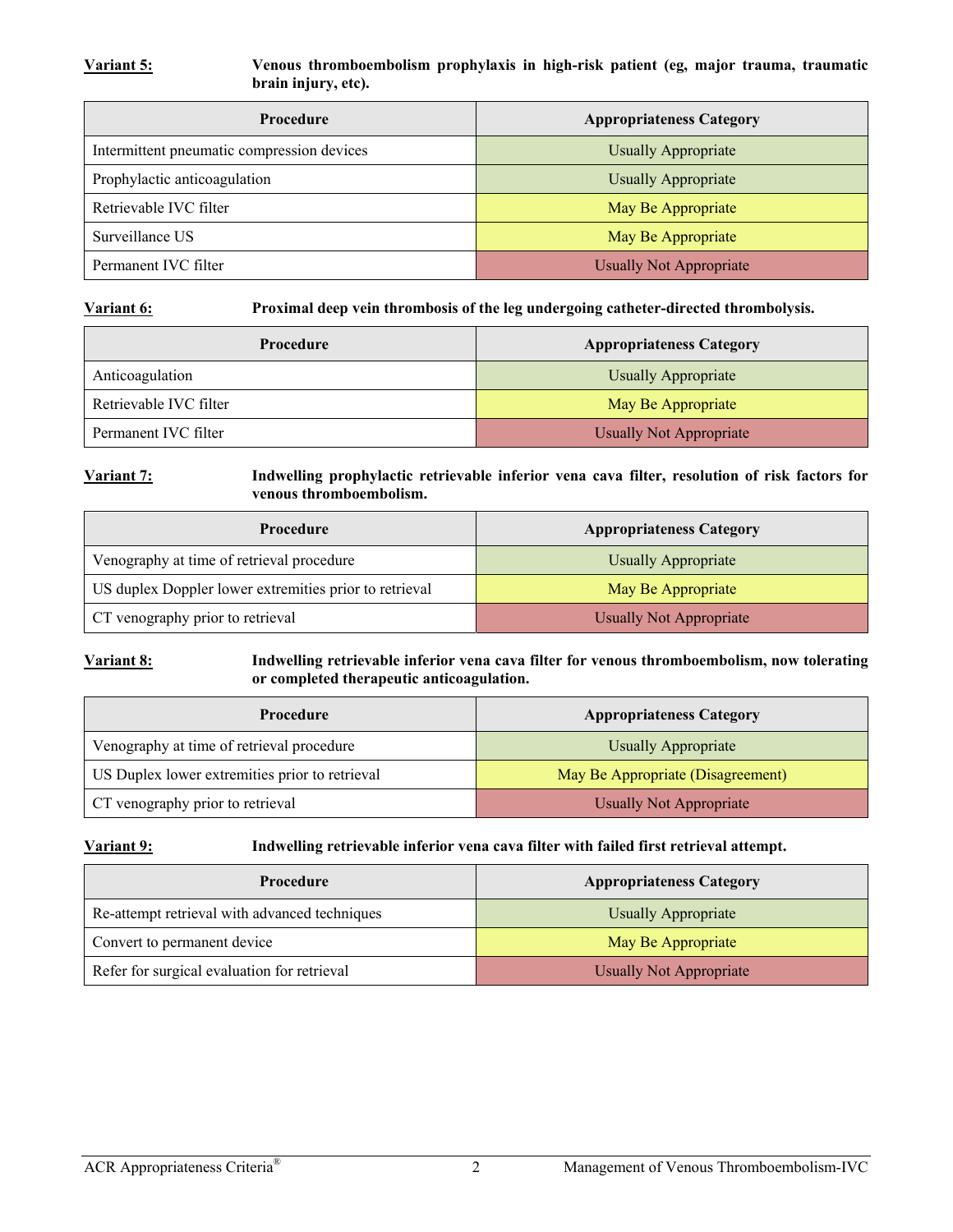#### **RADIOLOGIC MANAGEMENT OF VENOUS THROMBOEMBOLISM-INFERIOR VENA CAVA FILTERS**

Expert Panel on Interventional Radiology: Jeet Minocha,  $MD^a$ ; Aaron M. Smith,  $MD^b$  $MD^b$ Baljendra S. Kapoor, MD<sup>c</sup>; Nicholas Fidelman, MD<sup>d</sup>; Thomas R. Cain, MD<sup>e</sup>; Drew M. Caplin, MD<sup>f</sup>; Jens Eldrup-Jorgensen, MD<sup>g</sup>; Khashayar Farsad, MD, PhD<sup>h</sup>; Amit Gupta, MD<sup>i</sup>; Margaret H. Lee, MD<sup>j</sup>; Joseph J. McBride, MD<sup>k</sup>; Lisa K. Moores, MD<sup>1</sup>; Paul J. Rochon, MD<sup>m</sup>; Jonathan M. Lorenz, MD.<sup>n</sup>

#### **Summary of Literature Review**

#### **Introduction/Background**

Deep vein thrombosis (DVT) and pulmonary embolism (PE) represent the clinical spectrum of venous thromboembolism (VTE). VTE is a common cause of morbidity and mortality, affecting up to 5% of the population during their lifetimes [1]. VTE can be provoked by surgery, provoked by a nonsurgical transient risk factor (eg, estrogen therapy, pregnancy, leg injury, flight >8 hours), unprovoked, or associated with cancer ("cancer-associated thrombosis") [2]. These four subgroups of patients are distinguished by their different estimated risks of recurrent VTE [3].

The mainstay of VTE prophylaxis and therapy is anticoagulation [1,4]. In select patients with VTE, inferior vena cava (IVC) filters are used. Unlike anticoagulation, IVC filters do not prevent or treat DVT [5]. The sole function of IVC filters is to prevent PE by trapping emboli as they pass from the lower extremity venous system through the IVC, thereby precluding embolization into the pulmonary arterial circulation [6]. IVC filters are placed percutaneously with relatively low risk to even severely ill patients [7].

## **Devices**

 $\overline{a}$ 

There are two general types of IVC filters currently available in the United States: permanent and optional (also referred to as retrievable or removable), including one brand of filter that can be converted to a venous stent (ie, convertible IVC filter). Newer filter designs are also under development (eg, absorbable filters). Permanent filters have been used since the 1970s and are placed in patients with a long-term need for mechanical prophylaxis against PE. There are more robust data on permanent filter designs, starting in 1973 and including over 9,500 filter placements. While retrievable filters are now preferred in many cases, certain patient parameters, including age, diagnosis of cancer, and previous failure of anticoagulation, may help predict whether a filter will become permanent and consequently guide whether a permanent or retrievable filter should be placed [8].

Optional or retrievable filters (ie, filters that have the "option" of being retrieved) have been available since the late 1990s and are designed to be retrieved or left in place after the temporary risk of PE or contraindication to anticoagulation has resolved. If retrieved, these devices offer the theoretical benefit of fewer long-term complications associated with permanent IVC filters, such as increased risk of subsequent DVT, filter migration/embolization, and IVC stenosis or occlusion.

Retrievable filters were developed based on the concept that the embolic risk is highest early after the onset of VTE, while complications, including recurrent DVT, filter-associated caval thrombosis, and strut fracture, appear later [9-11]. Multiple retrievable filter designs are available in the United States with no one design currently considered superior [12,13]. Retrievable filters continue to increase in popularity, and the vast majority of filters placed in the United States from 2009 to 2012 were retrievable filters [14]. A 2011 review of 37 trials that included 11 prospective clinical trials and consisted of 6,834 patients who received retrievable filters found a rate of PE following filter placement of only 1.7%, suggesting that retrievable filters are as effective in preventing PE as permanent filters [12].

<sup>&</sup>lt;sup>a</sup>University of California San Diego, San Diego, California. <sup>b</sup>Research Author, University of California San Diego, San Diego, California. <sup>c</sup>Panel Chair, Cleveland Clinic, Cleveland, Ohio. <sup>d</sup>Panel Vice-Chair, University of California San Francisco, San Francisco, California. <sup>e</sup>Desert Regional Medical Center, Palm Springs, California. <sup>f</sup>Zucker School of Medicine at Hofstra Northwell, Hempstead, New York. <sup>g</sup>Tufts University School of Medicine, Boston, Massachusetts; Society for Vascular Surgery. <sup>h</sup>Charles T. Dotter Department of Interventional Radiology, Portland, Oregon. Stony Brook University School of Medicine, Stony Brook, New York. <sup>J</sup>David Geffen School of Medicine at UCLA, Los Angeles, California. <sup>k</sup>University of Nebraska Medical Center, Omaha, Nebraska. <sup>1</sup>Uniformed Services University of the Health Sciences, Bethesda, Maryland; American College of Chest Physicians. <sup>m</sup>University of Colorado Denver Anschutz Medical Campus, Aurora, Colorado. "Specialty Chair, University of Chicago Hospital, Chicago, Illinois.

The American College of Radiology seeks and encourages collaboration with other organizations on the development of the ACR Appropriateness Criteria through society representation on expert panels. Participation by representatives from collaborating societies on the expert panel does not necessarily imply individual or society endorsement of the final document.

Reprint requests to: publications@acr.org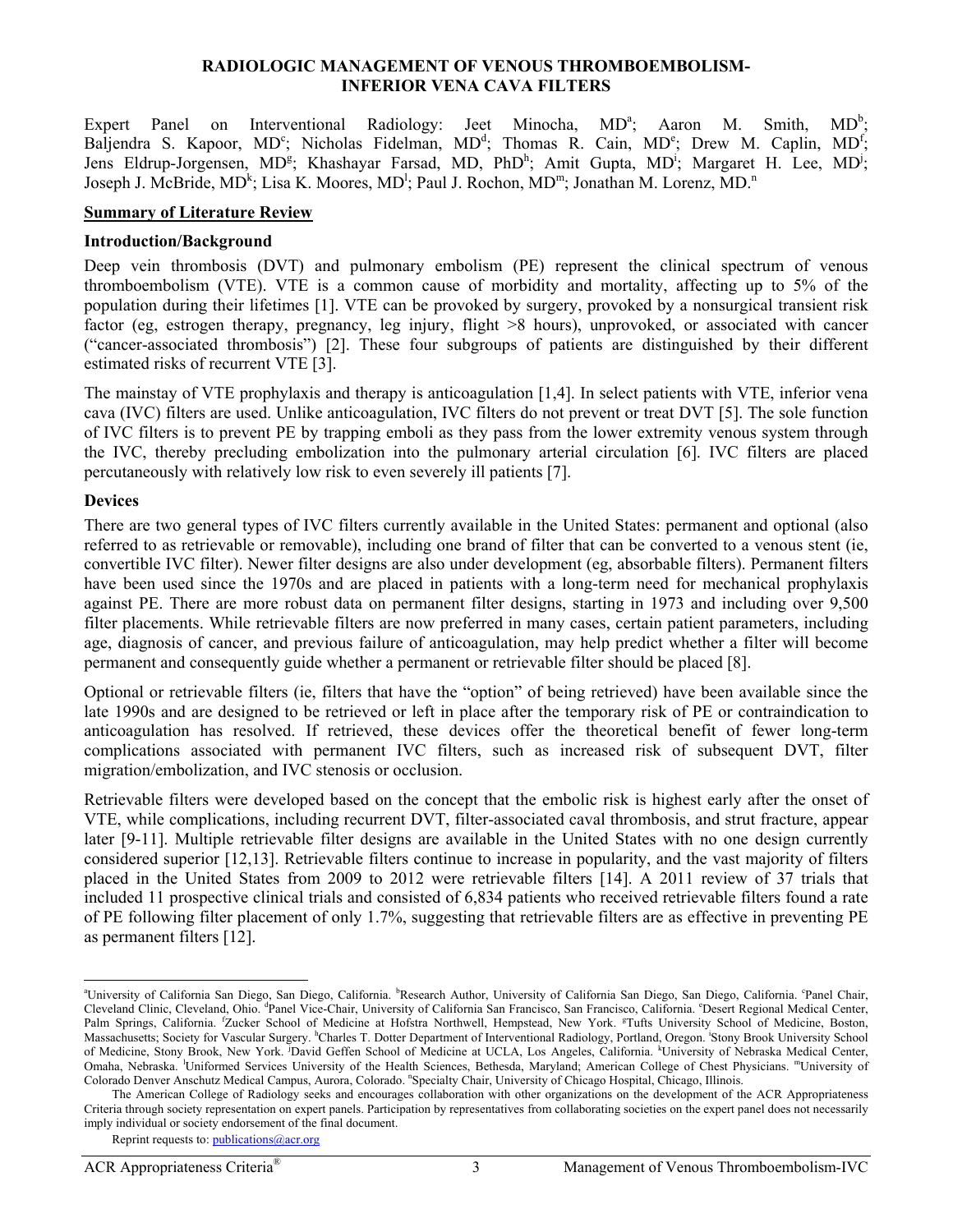There remain very few prospective, randomized trials evaluating the use of IVC filters. As a result, there is lack of consensus between current guidelines for filter placement. Furthermore, these guidelines are often not rigorously followed, with filter placement indications varying widely between institutions [15-17]. Filters were initially intended for use in patients with VTE and either a contraindication to anticoagulation, a complication of anticoagulation, or a failure of anticoagulation, so-called absolute or "classic" indications [1,18]. With relaxation in thresholds for IVC filter placement following the introduction of retrievable devices, the proposed indications for filter placement have continued to expand, including in addition to anticoagulation in certain subsets of patients with VTE ("extended" indications). Finally, IVC filters have been proposed for PE prophylaxis in certain patients at high risk for VTE but without evidence of current disease, such as those with major trauma [19-21].

## **Discussion of Procedures by Variant**

## **Variant 1: Acute venous thromboembolism (proximal deep vein thrombosis of the leg or pulmonary embolism) with no contraindication to anticoagulation.**

## **Anticoagulation**

Pharmacologic anticoagulation, including intravenous heparin, oral warfarin, subcutaneous low-dose heparin, and low-molecular-weight heparin, remains the standard of care for patients with VTE [1,4]. Newer nonvitamin K oral anticoagulants (eg, dabigatran, rivaroxaban, apixaban, or edoxaban) are also gaining popularity [22]. The 10th edition of the American College of Chest Physicians (ACCP) Antithrombotic Guidelines now suggests the use of nonvitamin K oral anticoagulants over vitamin K antagonists (eg, warfarin) in patients with VTE and no evidence of cancer [3]. In patients with cancer-associated thrombosis, these guidelines still recommend low-molecularweight heparin over vitamin K antagonists and nonvitamin K oral anticoagulants.

## **Permanent IVC Filters**

In patients with acute DVT or PE who are treated with anticoagulants, the ACCP recommends against the use of an IVC filter [3]. This recommendation is primarily based on findings of the Prevention du Risque d'Embolie Pulmonaire par Interruption Cave (PREPIC) randomized trial, which showed that placement of a permanent IVC filter increased DVT, decreased PE, and did not influence mortality [23]. Additional meta-analyses have supported these results [24]. In circumstances when an IVC filter is placed in addition to anticoagulation for acute DVT or PE, retrievable IVC filters may be preferable to permanent IVC filters because of their ability to be removed when filtration is no longer desired, as detailed below.

#### **Retrievable IVC Filter**

Recent evidence suggests that filter placement may reduce in-hospital mortality when used as an adjuvant to anticoagulation in patients with PE. A comparative study consisting of 13,125 eligible patients demonstrated that in-hospital mortality decreased to 2.6% from 4.7% when IVC filters were placed in patients with PE, regardless of anticoagulation status, suggesting that adjuvant filter placement may result in decreased mortality for patients with acute PE [25]. In patients with PE status after total joint arthroplasty, adjuvant IVC filter placement is associated with fewer complications and overall hospital costs [26].

Certain subgroups of patients with VTE and without a contraindication to anticoagulation merit special consideration:

- History of PE and poor cardiopulmonary reserve: Patients with severe pulmonary hypertension and a history of PE are at high risk for death or severe morbidity from recurrent PE. Therefore, filters may be considered in patients who have had multiple prior episodes of VTE, or in whom any additional embolization event might result in severe morbidity or mortality [27]. Similarly, filters have been shown to decrease mortality in unstable patients who have undergone pulmonary thrombolysis/embolectomy [26,28,29].
- Free-floating iliofemoral or IVC thrombus: There has been much speculation about the risk of PE that is due to free-floating iliofemoral or IVC thrombus. One prospective study demonstrated no increased risk of PE in cases of free-floating thrombus [30]. Although no study has demonstrated improved outcomes with IVC filters in addition to or in place of anticoagulation, free-floating iliofemoral or IVC thrombus is still considered a relative indication in many consensus statements [18,31].
- Cancer: Cancer is a prethrombotic state and can provoke VTE. Some authors consider cancer a contraindication to filter placement, although recent studies have suggested that certain subsets of cancer patients with PE may benefit from filter placement [32,33]. One 2014 study found that an active diagnosis of cancer did not lead to an increase in filter-related complications but did result in decreased rates of filter retrieval [34]. The authors hypothesized that the decreased retrieval rate may be due to the perception that the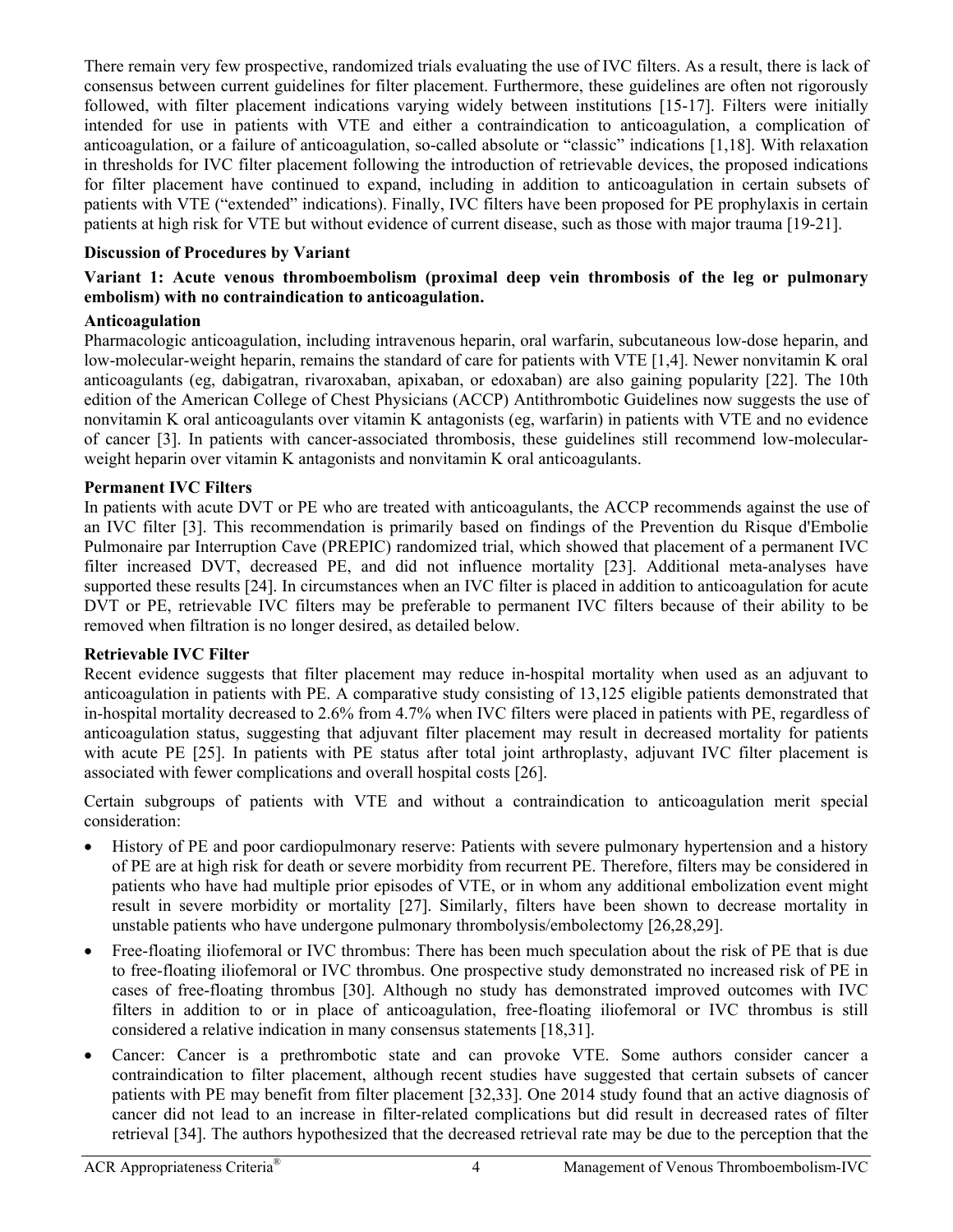shorter life expectancy of patients with cancer may not make retrieval worthwhile, among other reasons. Currently, pharmacologic anticoagulation is preferred in cancer patients, with indications for filter placement the same as in the general population [35,36].

- Chronic obstructive pulmonary disease patients: Patients with a diagnosis of chronic obstructive pulmonary disease and PE have been proposed as a group that may benefit from IVC filter placement. One retrospective study by Stein et al [37] demonstrated reduced in-house hospital mortality for patients with chronic obstructive pulmonary disease and PE who were >50 years of age, with the largest mortality benefit in patients >80 years of age.
- Pregnancy: Pregnancy produces a hypercoagulable state, and VTE complicates 0.5% to 1% of pregnancies. Anticoagulation with heparin products is the mainstay of treatment for VTE in pregnancy, while warfarin is contraindicated because of its teratogenicity. Indications for filter placement are the same as in nonpregnant patients and include contraindication to anticoagulation, progression of VTE while anticoagulated, and inability to tolerate a subsequent PE [38,39].
- Septic emboli: The proposed use of IVC filters in patients with septic emboli is based on a single animal study and, given the risks of filter infection, is not currently recommended [40]. Retrievable filters may be removed if infected.

## **Variant 2: Acute venous thromboembolism (proximal deep vein thrombosis of the leg or pulmonary embolism) with contraindication to anticoagulation, major complication of anticoagulation, or failure of anticoagulation.**

The "classic" indications for IVC filter placement are VTE (DVT and/or PE) with a contraindication to anticoagulation, a major complication of anticoagulation, or a failure or inability to adequately anticoagulate [41].

## **Anticoagulation**

## *Contraindication to Anticoagulation*

Absolute contraindications to anticoagulation include active bleeding; recent intracranial hemorrhage; recent, planned, or emergent surgery or procedure with high bleeding risk; platelet count <50,000/uL; or severe bleeding diathesis. Relative contraindications to anticoagulation include recurrent but inactive gastrointestinal bleeding; intracranial or spinal tumor; recent, planned, or emergent surgery or procedure with intermediate bleeding risk; major trauma including cardiopulmonary resuscitation; aortic dissection; and platelet count <150,000/uL.

Certain clinical situations lack data to support withholding anticoagulation. Peptic ulcer disease without a history of bleeding is not an absolute contraindication to anticoagulation nor is a history of guaiac-positive stools. Anticoagulation is safe in most trauma and neurosurgical patients after the first or second postoperative week and in most stroke patients without intracranial hemorrhage. Patients with spinal cord injuries but without hematomyelia also may be considered for anticoagulation.

Certain patients do not meet strict contraindications to anticoagulation but have relative contraindications or are considered "too risky" to anticoagulate. Elderly patients, patients who are unable to reliably comply with pharmacologic anticoagulation regimens, and patients with a history of falls are at increased risk of bleeding and complications stemming from anticoagulation [42]. Discomfort from frequent blood draws or self-injections may also result in poor patient compliance and the inability to use pharmacologic anticoagulation. Certain medications and vitamin K–rich diets may affect the ability to anticoagulate with warfarin, although newer medications are making this problem obsolete.

## *Major Complication of Anticoagulation*

Major bleeding is the most common and most significant major complication of anticoagulation. Major bleeding as a complication of anticoagulation is defined as intracranial bleeding, retroperitoneal bleeding, or bleeding that requires hospitalization or transfusion while a patient is therapeutically anticoagulated. IVC filter placement should be considered when anticoagulation for VTE is discontinued because of major bleeding [43]. Heparininduced thrombocytopenia—defined as platelet count <50,000/uL, with or without arterial thrombosis—is considered a complication of heparin therapy, and placement of an IVC filter should be considered after heparin therapy is discontinued if alternate means of anticoagulation cannot be initiated.

## *Failure of Anticoagulation*

It is unusual for VTE to progress while a patient is on therapeutic anticoagulation; however, certain patients will develop recurrent or progressive disease despite reaching target pharmacologic levels. These patients are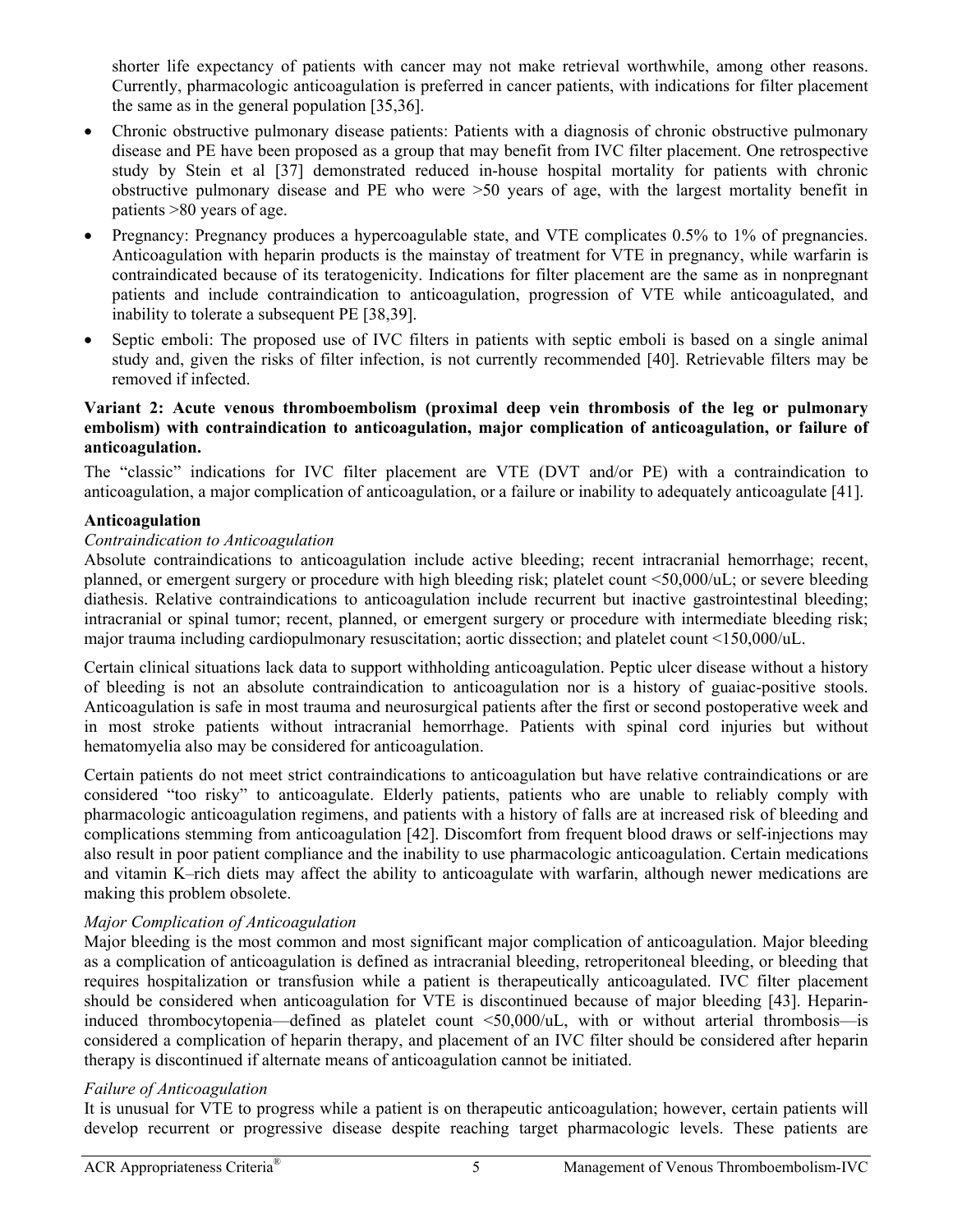considered to have failed anticoagulation. In any case of perceived failure of anticoagulation, it is critical to ascertain if therapeutic medication levels have been achieved. Raising the target international normalized ratio may be preferable to filter placement in the setting of inadequate anticoagulation with warfarin. If a filter is to be placed, hypercoagulable states, such as antiphospholipid antibody or Trousseau syndrome, must be excluded prior to placement in order to avoid significant morbidity [31].

## **Permanent IVC Filter**

There have been two randomized clinical trials on caval filters. In the PREPIC study, 400 patients with iliofemoral DVT at high risk for PE were anticoagulated and randomized to either receive a permanent filter or not [23,44]. Patients receiving filters had fewer PE initially and at follow-up but experienced more frequent DVT and no decrease in mortality.

Growing evidence suggests that filters reduce the risk of recurrent PE to approximately 1% to 3%, while increasing the risk of lower extremity DVT [12,43-46]. In a 26-year single-institution study of 1,765 filters, major complications associated with filter placement occurred at a rate of 0.3% and included postinsertion migration, filter fracture, and caval perforation. Another significant risk was caval thrombosis, which occurred at a rate of 2.7% [47]. Some authors cite a long-term caval thrombosis rate of up to 30% [48,49]. Several complications, such as maldeployment, malpositioning, tilt, migration, perforation, fragmentation, caval thrombosis, and recurrent PE, can be seen on cross-sectional imaging [50].

# **Retrievable IVC Filter**

In the recent PREPIC2 study, 399 patients with PE were anticoagulated and randomized to receive a retrievable filter or not [51]. There was no significant difference in recurrent PE between the two groups. It is important to note that in both the PREPIC and PREPIC2 studies all patients were anticoagulated and therefore not representative of typical patients who receive filters. Still, no study has shown a survival benefit for patients who receive IVC filters.

Retrievable IVC filters were specifically designed to have a less secure implantation to facilitate retrieval. Despite this, retrievable and permanent filters may have similar safety profiles [52]. A 2-year follow-up study of one type of retrievable filter found a similar rate of complications to that found in permanent filters [53]; however, multiple reports have also demonstrated significant filter-related complications that were most commonly related to duration of implantation. Andreoli et al [14] found significantly higher complication rates for retrievable filters than for permanent ones; however, this was potentially attributed to a higher self-reported complication rate. Certain factors may increase the complication rate and decrease the rate of successful filter retrieval. Longer dwell times are associated with higher rates of mechanical complications and recurrent VTE [9,54]. Thrombus in a retrievable filter may prevent removal until the thrombus resolves [55]. Likewise, factors that decrease the rate of successful retrieval include longer dwell time, increased transverse tilt, and the presence of an embedded hook in the caval wall [56].

One influential 2010 retrospective study by Nicholson et al [57] found high rates of strut fractures and complications in retrievable filters. The Nicholson study prompted an FDA warning in 2010, updated in 2014, which recommended that "implanting physicians and clinicians responsible for the ongoing care of patients with retrievable IVC filters consider removing the filter as soon as protection from PE is no longer needed," but did not make any direct recommendations against use of filters or comment on filter indications [58]. The complications seen in the Nicholson study did not apply to all models of retrievable filters and may be remedied by improved filter design.

# **Variant 3: Isolated acute distal deep vein thrombosis of the leg.**

The management of distal DVT of the leg, defined as thrombosis within the deep veins of the calf, distal to the popliteal vein, is more controversial than is the management for proximal DVT because of the lower risk of extension or embolization [3].

## **Anticoagulation**

The ACCP recommends anticoagulation in patients with acute isolated distal DVT of the leg with severe symptoms or risk factors for extension (eg, positive d-dimer, thrombosis close to proximal veins, active cancer, inpatient status) [3]. In the absence of severe symptoms or risk factors, serial imaging is recommended. Patients at high risk for bleeding are more likely to benefit from serial imaging. Patients who place a high value on avoiding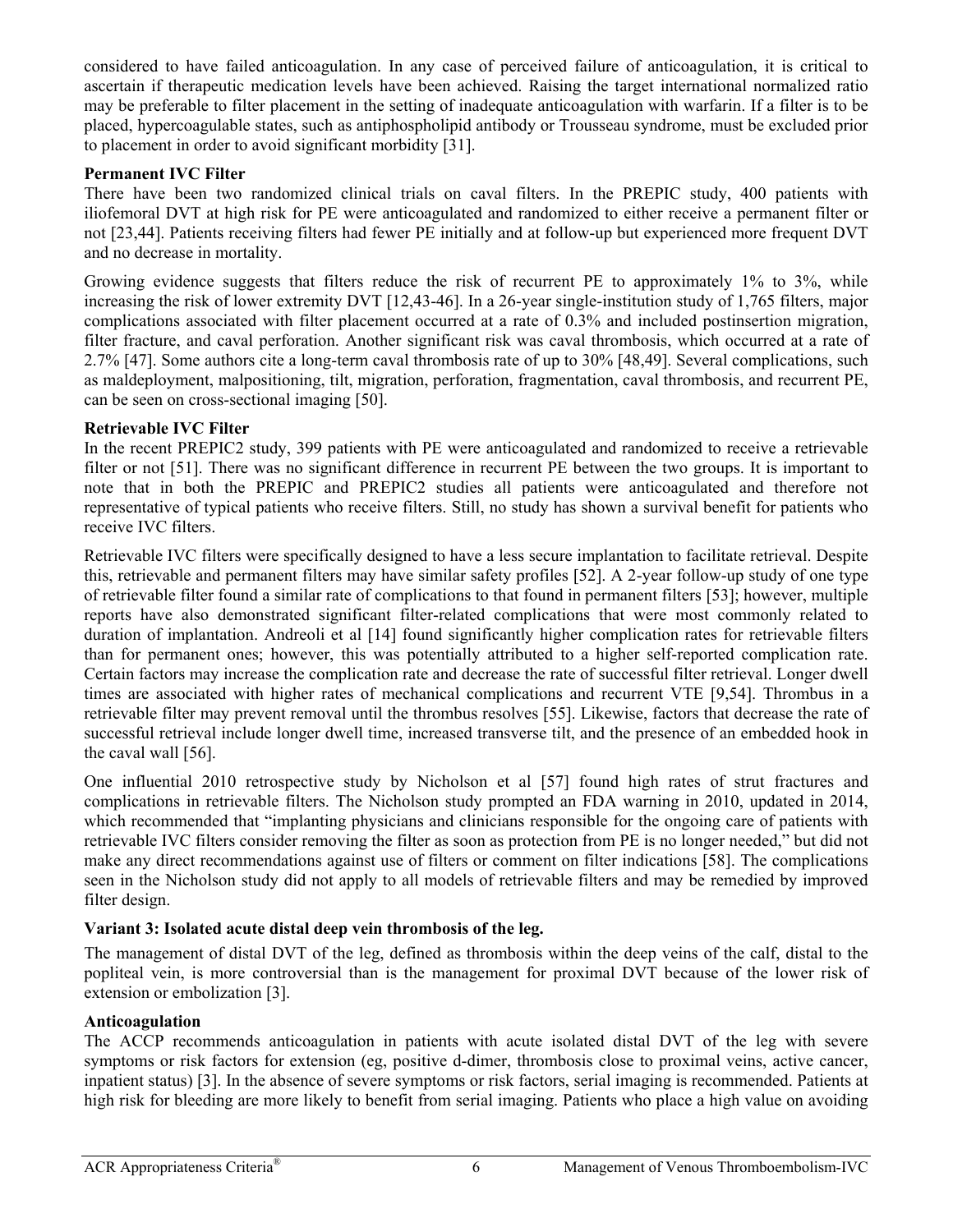the inconvenience of repeat imaging and a low value on the inconvenience of treatment and on the potential for bleeding are likely to choose initial anticoagulation over serial imaging.

# **Permanent IVC Filter**

The role of IVC filter placement in patients with distal DVT is unclear; however, as in proximal DVT, filter placement is likely not indicated unless a patient cannot be anticoagulated or fails anticoagulation.

## **Retrievable IVC Filter**

The role of IVC filter placement in patients with distal DVT is unclear; however, as in proximal DVT, filter placement is likely not indicated unless a patient cannot be anticoagulated or fails anticoagulation. The decision to insert a filter in patients with distal DVT of the leg should be individualized.

## **Observation/Conservative Management**

In patients with acute isolated distal DVT of the leg without severe symptoms or risk factors for extension (eg, positive d-dimer, thrombosis close to proximal veins, active cancer, inpatient status), observation with serial imaging of the deep veins for 2 weeks is recommended over anticoagulation [3]. If serial imaging is used, no anticoagulation is needed if the thrombus does not extend. On the other hand, anticoagulation is suggested if there is evidence of thrombus extension on follow-up imaging. The muscular veins of the calf (soleus, gastrocnemius) have a lower risk of extension of thrombosis than the true deep (peroneal and tibial) veins.

## **Variant 4: Chronic venous thromboembolism (eg, chronic thromboembolic pulmonary hypertension).**

## **Anticoagulation**

The ACCP recommends extended (ie, indefinite) anticoagulation in patients with chronic thromboembolic pulmonary hypertension (CTEPH) [3]. In addition to anticoagulation, pulmonary vasodilators may also be of benefit. For example, in patients with inoperable CTEPH or persistent pulmonary hypertension after pulmonary thromboendarterectomy, pulmonary vasodilator therapy may significantly improve exercise capacity and pulmonary vascular resistance [59].

## **Pulmonary Thromboendarterectomy**

A small percentage of patients who experience acute PE will eventually develop CTEPH [60]. In selected patients with CTEPH who are identified by an experienced thromboendarterectomy team, pulmonary thromboendarterectomy is an established, effective surgical treatment [61].

#### **Permanent IVC Filter**

Permanent filters have been placed in patients prior to pulmonary thromboendarterectomy as an adjuvant to lifelong pharmacologic anticoagulation, although there are currently no robust data to support their efficacy [62]. In patients who cannot be safely anticoagulated, IVC filter placement can be considered.

## **Retrievable IVC Filter**

Because of more robust data on their efficacy, permanent filters have historically been preferred over retrievable filters in patients undergoing pulmonary thromboendarterectomy [62].

## **Balloon Pulmonary Angioplasty**

Balloon pulmonary angioplasty is a developing treatment for select patients with inoperable CTEPH. This technique is designed to target lesions in patients not amenable to surgery. Although balloon pulmonary angioplasty may improve hemodynamics, functional capacity, and biomarkers, longer-term outcomes are still under evaluation [63]. This procedure may be useful in select patients at centers with expertise in balloon pulmonary angioplasty.

## **Variant 5: Venous thromboembolism prophylaxis in high-risk patient (eg, major trauma, traumatic brain injury, etc).**

# **Prophylactic Anticoagulation**

Prophylactic anticoagulation is common practice for hospitalized patients, particularly in high-risk patients such as those suffering from major trauma. Prophylactic anticoagulation has been shown to be safe in many of these patients [64].

## **Permanent IVC Filter**

In general, retrievable filters are preferred for prophylaxis as they can be removed when risk factors for VTE have resolved. Certain patients, such as spinal cord injury patients and stroke patients, remain at high risk of VTE that is due to immobility, and permanent IVC filters may therefore be considered in these patients. IVC filters have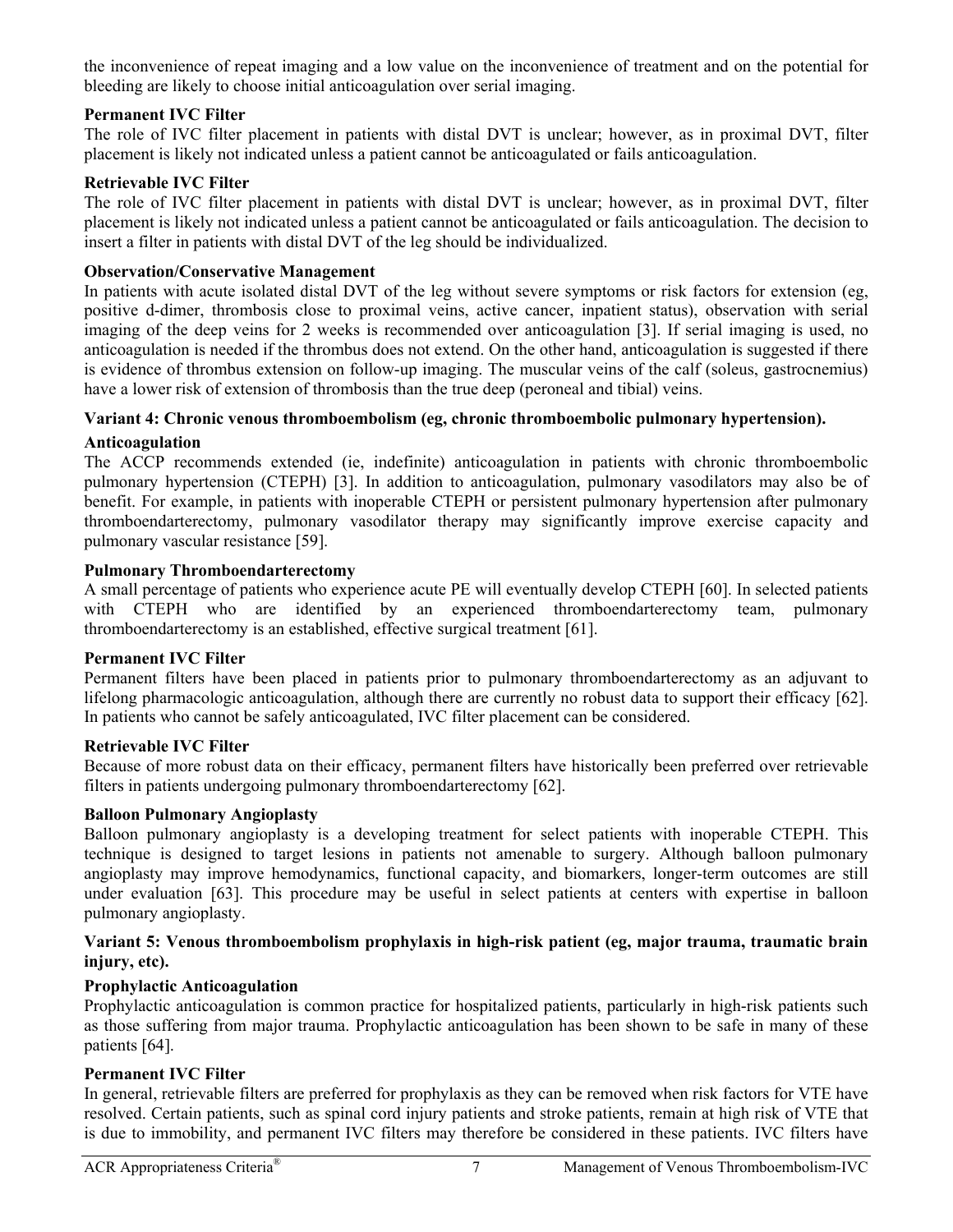been found to be safe in patients with nonhemorrhagic stroke, and certain authors have advocated for prophylactic filter placement in stroke patients; however, no guidelines currently advocate for prophylactic filter placement in stroke [65].

# **Retrievable IVC Filter**

Prophylactic retrievable IVC filter placement has grown in popularity in recent years for certain subgroups of patients, particularly in trauma patients. The following subgroups of patients deserve special consideration:

- Prophylactic IVC filter in major trauma patients: Patients recovering from trauma, especially spinal cord injury, have one of the highest risks of VTE of all hospitalized patients [66]. Independent risk factors for VTE in trauma patients include lower limb injuries and central venous catheterization [15]. The use of IVC filters in trauma patients remains controversial. However, an increasing number of authors advocate for filter placement in patients that cannot be anticoagulated [19,20,67]. Other authors have argued that filters confer no benefit to these patients and that as soon as hemostasis is achieved (within 36 hours in most patients), pharmacologic prophylaxis should begin [68-71]. Prospective randomized trials are lacking in this area, although such a study is considered feasible [72]. A recent meta-analysis of 8 studies suggested a reduction in PE and fatal PE when filters are placed prophylactically in trauma patients, but no reduction in DVT or overall mortality [73].
- Prophylactic IVC filter in high-risk surgery patients: Patients undergoing orthopedic procedures, such as total knee and total hip arthroplasty, are at high risk for VTE. Although retrievable filters are sometimes used in the perioperative period for patients undergoing high-risk surgical procedures but without evidence of VTE, pharmacologic therapies are safe and effective once the immediate risk of hemorrhage is past and are preferred to prophylactic filter placement [67].
- Prophylactic IVC filter in burn patients: Burn patients are at high risk for VTE. Filter use in burn patients was found to be safe in one small series, but burn injury is not considered an established indication for prophylactic filter placement [74].
- Prophylactic IVC filter in bariatric surgery patients: PE is a leading cause of perioperative death in bariatric patients; however, there is little evidence to support routine use of filters in place of pharmacologic anticoagulation [75]. One study found a higher mortality rate (0.31% versus 0.03%) and increased hospital stay length when prophylactic IVC filters were placed in patients undergoing bariatric surgery [76]. Currently, prophylactic IVC filters are not generally recommended in bariatric surgery patients [21,77].

## **Intermittent Pneumatic Compression Devices**

Intermittent pneumatic compression devices have been proposed as a reasonable alternative to prophylactic anticoagulation in high-risk patients because of their low rate of thromboembolic complications [78].

## **Surveillance US**

Surveillance ultrasound (US) can be performed in high-risk patients. Surveillance US increases the detection rate of DVT but not of PE, raising the possibility that surveillance US detects primarily clinically insignificant DVTs and may in fact be unnecessary [79]. Given limited data guiding its use, the use of surveillance US varies across institutions.

## **Variant 6: Proximal deep vein thrombosis of the leg undergoing catheter-directed thrombolysis.**

## **Anticoagulation**

Indications and contraindications for anticoagulation in patients undergoing catheter-based interventions for DVT are the same as in patients not undergoing intervention.

## **Permanent IVC Filter**

Percutaneous endovascular intervention (PEVI) has grown in popularity for the treatment of proximal DVT. IVC filter placement has been recommended by some authors to protect from embolization of thrombolysis products. The randomized FILTER-PEVI trial demonstrated an 8-fold decreased risk of PE in patients undergoing PEVI for DVT who received filters, but no decrease in mortality [31,80].

#### **Retrievable IVC Filter**

As in other indications for IVC filter placement, permanent filters have more robust data supporting their use but have fallen out of favor because of the flexibility afforded by retrievable IVC filters. As noted above, the randomized FILTER-PEVI trial demonstrated an 8-fold decreased risk of PE in patients undergoing PEVI for DVT who received filters but no decrease in mortality [31,80]. All of the filters placed in this trial were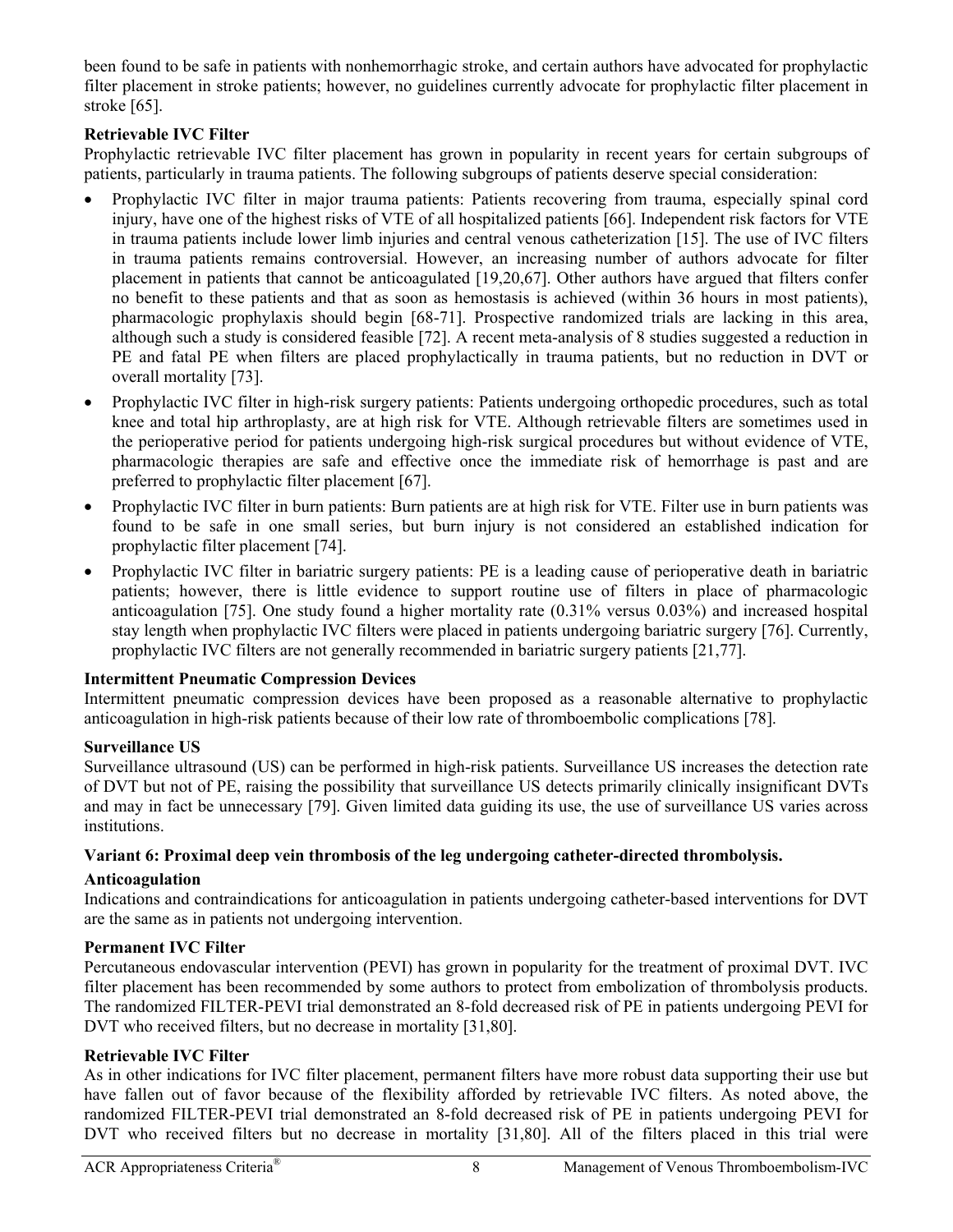retrievable, although only 34% were retrieved [80]. IVC filter placement during PEVI remains operatorpreference and patient dependent.

## **Variant 7: Indwelling prophylactic retrievable inferior vena cava filter, resolution of risk factors for venous thromboembolism.**

Although the number of retrievable IVC filters placed has dramatically increased in the past decade, until recently, many of these filters were never retrieved. Successful filter retrieval requires diligent patient follow-up and interdepartmental cooperation [52,81]. Historically, the rate of filter retrieval has been low, even in patients with good follow-up, such as military populations [82]. Recently published studies, however, have described reproducible methods to improve filter retrieval rates. Minocha et al [83] demonstrated that a dedicated IVC filter clinic improved retrieval rates from 29% preclinic to 60% postclinic. Similarly, Ko et al [84] reported that filter retrieval rates improved from 42% to 95% following the implementation of a dedicated retrieval algorithm, with the help of the trauma service in their institution. Multiple institutions have reported improved retrieval rates following the establishment of a dedicated filter registry or rigorous follow-up [85,86].

In patients with retrievable IVC filters placed prophylactically (ie, with no documented VTE at time of placement), every effort should be made to remove these devices when the risk factors for VTE have resolved and/or the patients can tolerate chemoprophylaxis [18].

# **US duplex Doppler Lower Extremities Prior to Retrieval**

Patients who are not anticoagulated and who do not have a known diagnosis of VTE may undergo lowerextremity imaging prior to filter retrieval to ensure that a DVT has not developed if clinically indicated [18]. If a DVT is identified prior to filter retrieval, patients should be managed as any patient with a new diagnosis of VTE. Although the use of US prior to retrieval of prophylactic filters is not routine, it may be indicated in certain patients.

# **CT Venogram Prior to Retrieval**

Prior to filter retrieval, the IVC can be imaged with CT venogram, MR venography, or US [18]. However, in most centers, imaging of the IVC is usually performed with venography at the time of the retrieval procedure unless other patient factors favor noninvasive imaging prior to the procedure.

## **Venography at Time of Retrieval Procedure**

Venography is typically performed at the time of IVC filter retrieval, both to assess for filter-associated thrombus preretrieval and to assess for caval injury postretrieval. If a patient undergoes a particularly prolonged or difficult filter retrieval or reports significant pain during the procedure, venography is strongly recommended following retrieval [18].

## **Variant 8: Indwelling retrievable inferior vena cava filter for venous thromboembolism, now tolerating or completed therapeutic anticoagulation.**

For patients with VTE and retrievable IVC filters, the decision on when to retrieve the filter can be challenging. The Society of Interventional Radiology guidelines propose an algorithm for removal of retrievable IVC filters [18]. When these patients can tolerate anticoagulation or when their VTE or risk for VTE has resolved, IVC filter removal should be considered. A retrospective study of 115 patients failed to show any benefit to reversing anticoagulation prior to IVC filter retrieval [87]. Consequently, anticoagulation reversal is generally not recommended prior to a retrieval attempt.

# **US Duplex Lower Extremities Prior to Retrieval**

Patients with VTE who are on adequate anticoagulation, are in stable condition, and who do not have new, recurrent, or progressive symptoms or clinical findings of VTE, likely do not require imaging of the extremities prior to filter retrieval [18].

# **CT Venogram Prior to Retrieval**

Prior to filter retrieval, the IVC can be imaged with CT venogram, MR venography, or US [18]. However, in most centers, imaging of the IVC is usually performed with venography at the time of the retrieval procedure unless other patient factors favor noninvasive imaging prior to the procedure.

# **Venography at Time of Retrieval Procedure**

Venography is typically performed at the time of IVC filter retrieval, both to assess for filter-associated thrombus preretrieval and to assess for caval injury postretrieval. If a patient undergoes a particularly prolonged or difficult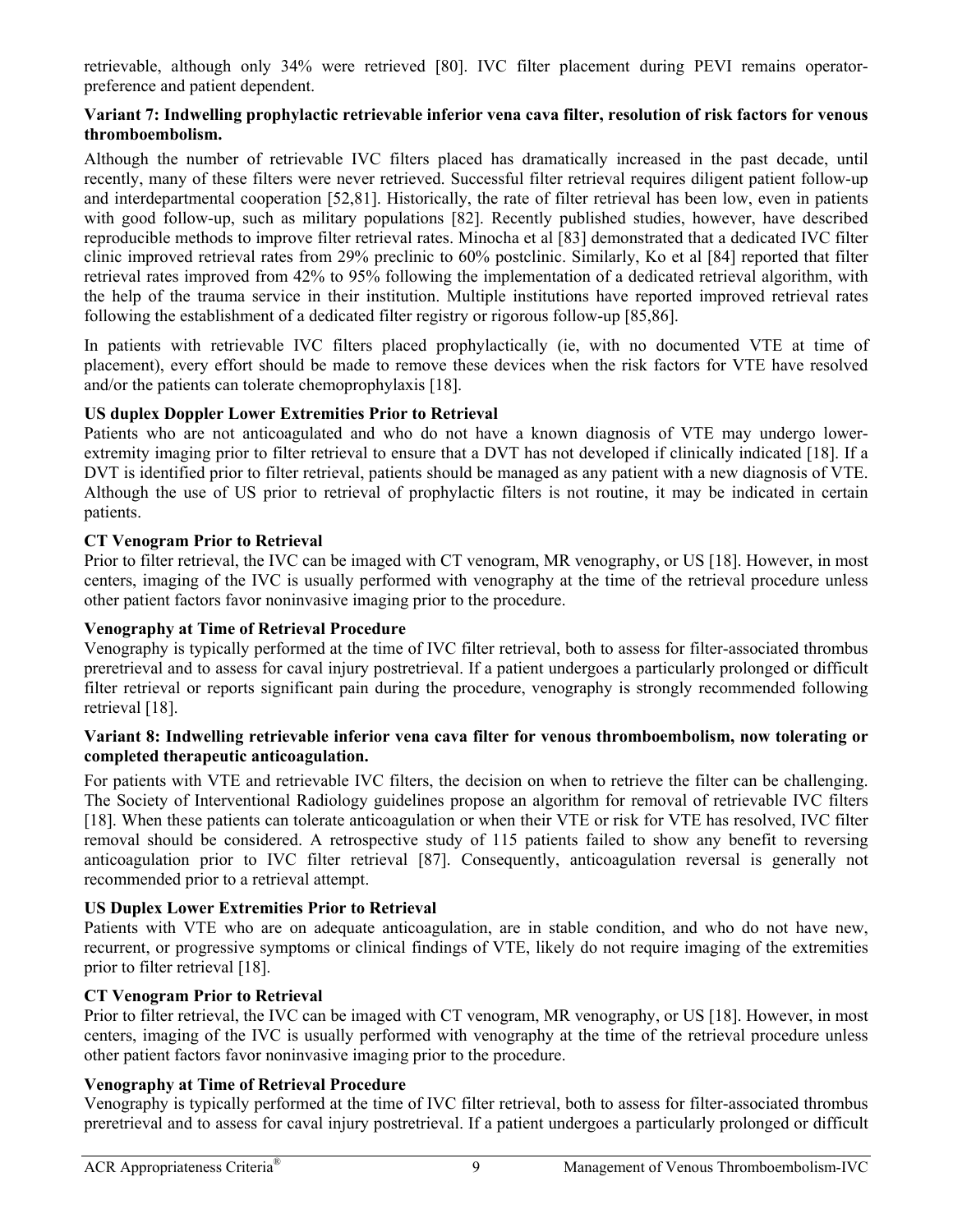filter retrieval or reports significant pain during the procedure, venography is strongly recommended following retrieval [18].

## **Variant 9: Indwelling retrievable inferior vena cava filter with failed first retrieval attempt.**

## **Convert to Permanent Device**

Because of the high success rate of advanced filter removal techniques, it is rarely necessary to "convert" (ie, intentionally not retrieve) a retrievable filter to a permanent device when caval filtration is no longer clinically indicated [56]. In certain scenarios, it may be reasonable to convert the filter into a permanent device in lieu of using advanced techniques, which carry a slightly higher complication rate.

# **Reattempt Retrieval with Advanced Techniques**

Once the decision to retrieve a filter has been made, technical success of retrieval is high. Retrieval techniques have evolved in recent years. Advanced techniques using snares, guidewires, and angioplasty balloons have been used when routine techniques fail. Lasers may be used to retrieve embedded filters [88,89]. While advanced retrieval techniques enjoy high success and somewhat low complication rates (98.2% and 1.7%, respectively, in one study), complication rates are nevertheless higher when advanced techniques are required [56]. If a first retrieval attempt is unsuccessful, referral to a center that specializes in advanced retrieval techniques will often result in successful removal.

# **Refer for Surgical Evaluation for Retrieval**

A dreaded complication of IVC filters is pulmonary or cardiac migration. Migration to the heart or lungs can lead to cardiac tamponade, chamber perforation, myopericarditis, tricuspid valve damage, or death. In these cases, surgical management may be necessary and preferred over endovascular management [90,91].

## **Summary of Recommendations**

- **Variant 1:** In the absence of a contraindication, anticoagulation is usually appropriate for acute VTE, including proximal DVT of the leg or PE.
- **Variant 2:** Retrievable IVC filter placement is usually appropriate for acute VTE, including proximal DVT of the leg or PE with contraindication to anticoagulation, or a major complication of anticoagulation, or a failure of anticoagulation.
- **Variant 3:** Observation with serial imaging is usually appropriate for the management of isolated acute distal DVT of the leg.
- **Variant 4:** Anticoagulation and pulmonary thromboendarterectomy are usually appropriate for the management of chronic VTE, including CTEPH. These are complementary procedures (ie, more than one may be ordered).
- **Variant 5:** Prophylactic anticoagulation or intermittent pneumatic compression devices are usually appropriate for prophylaxis of VTE in high-risk patients including those experiencing major trauma, or traumatic brain injury, etc. These procedures are equivalent alternatives.
- **Variant 6:** Anticoagulation is usually appropriate in patients undergoing catheter-directed thrombolysis for proximal DVT of the leg.
- **Variant 7:** Venography is usually appropriate at the time of indwelling prophylactic IVC filter retrieval when the risk factors for VTE have resolved.
- **Variant 8:** Venography is usually appropriate at the time of indwelling retrievable IVC filter retrieval for patients who have completed or are now tolerating therapeutic anticoagulation.
- **Variant 9:** When the first attempt to retrieve an indwelling retrievable IVC filter fails, it is usually appropriate to re-attempt retrieval with advanced techniques.

## **Supporting Documents**

The evidence table, literature search, and appendix for this topic are available at https://acsearch.acr.org/list. The appendix includes the strength of evidence assessment and the final rating round tabulations for each recommendation.

[For additional in](https://www.acr.org/Clinical-Resources/ACR-Appropriateness-Criteria)formation on the Appropriateness Criteria methodology and other supporting documents go to www.acr.org/ac.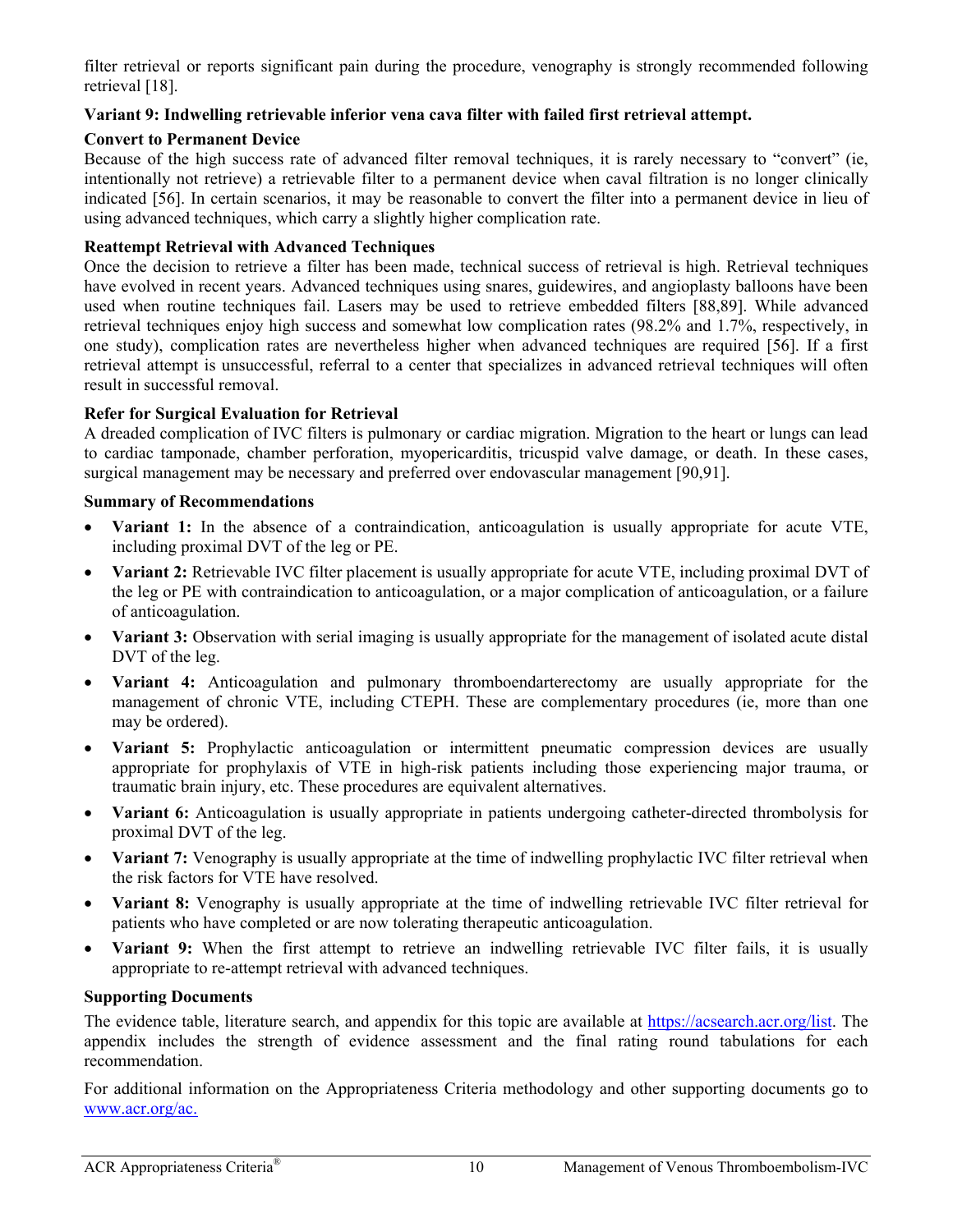## **Appropriateness Category Names and Definitions**

| <b>Appropriateness Category Name</b> | <b>Appropriateness</b><br>Rating | <b>Appropriateness Category Definition</b>                                                                                                                                                                                                                  |
|--------------------------------------|----------------------------------|-------------------------------------------------------------------------------------------------------------------------------------------------------------------------------------------------------------------------------------------------------------|
| <b>Usually Appropriate</b>           | 7, 8, or 9                       | The imaging procedure or treatment is indicated in<br>the specified clinical scenarios at a favorable risk-<br>benefit ratio for patients.                                                                                                                  |
| May Be Appropriate                   | 4, 5, or $6$                     | The imaging procedure or treatment may<br>be<br>indicated in the specified clinical scenarios as an<br>alternative to imaging procedures or treatments with<br>a more favorable risk-benefit ratio, or the risk-benefit<br>ratio for patients is equivocal. |
| May Be Appropriate<br>(Disagreement) | 5                                | The individual ratings are too dispersed from the<br>panel median. The different label provides<br>transparency regarding the panel's recommendation.<br>"May be appropriate" is the rating category and a<br>rating of 5 is assigned.                      |
| <b>Usually Not Appropriate</b>       | $1, 2,$ or 3                     | The imaging procedure or treatment is unlikely to be.<br>indicated in the specified clinical scenarios, or the<br>risk-benefit ratio for patients is likely to be<br>unfavorable.                                                                           |

# **References**

- 1. Wells PS, Forgie MA, Rodger MA. Treatment of venous thromboembolism. JAMA 2014;311:717-28.
- 2. Cohen AT, Tapson VF, Bergmann JF, et al. Venous thromboembolism risk and prophylaxis in the acute hospital care setting (ENDORSE study): a multinational cross-sectional study. Lancet 2008;371:387-94.
- 3. Kearon C, Akl EA, Ornelas J, et al. Antithrombotic Therapy for VTE Disease: CHEST Guideline and Expert Panel Report. Chest 2016;149:315-52.
- 4. Tapson VF. Acute pulmonary embolism. N Engl J Med 2008;358:1037-52.
- 5. Wang SL, Lloyd AJ. Clinical review: inferior vena cava filters in the age of patient-centered outcomes. Ann Med 2013;45:474-81.
- 6. Young T, Tang H, Hughes R. Vena caval filters for the prevention of pulmonary embolism. Cochrane Database Syst Rev 2010:CD006212.
- 7. Uberoi R, Tapping CR, Chalmers N, Allgar V. British Society of Interventional Radiology (BSIR) Inferior Vena Cava (IVC) Filter Registry. Cardiovasc Intervent Radiol 2013;36:1548-61.
- 8. Eifler AC, Lewandowski RJ, Gupta R, et al. Optional or permanent: clinical factors that optimize inferior vena cava filter utilization. J Vasc Interv Radiol 2013;24:35-40.
- 9. Vijay K, Hughes JA, Burdette AS, et al. Fractured Bard Recovery, G2, and G2 express inferior vena cava filters: incidence, clinical consequences, and outcomes of removal attempts. J Vasc Interv Radiol 2012;23:188-94.
- 10. Weinberg I, Abtahian F, Debiasi R, et al. Effect of delayed inferior vena cava filter retrieval after early initiation of anticoagulation. Am J Cardiol 2014;113:389-94.
- 11. Morales JP, Li X, Irony TZ, Ibrahim NG, Moynahan M, Cavanaugh KJ, Jr. Decision analysis of retrievable inferior vena cava filters in patients without pulmonary embolism. J Vasc Surg Venous Lymphat Disord 2013;1:376-84.
- 12. Angel LF, Tapson V, Galgon RE, Restrepo MI, Kaufman J. Systematic review of the use of retrievable inferior vena cava filters. J Vasc Interv Radiol 2011;22:1522-30 e3.
- 13. Montgomery JP, Kaufman JA. A Critical Review of Available Retrievable Inferior Vena Cava Filters and Future Directions. Semin Intervent Radiol 2016;33:79-87.
- 14. Andreoli JM, Lewandowski RJ, Vogelzang RL, Ryu RK. Comparison of complication rates associated with permanent and retrievable inferior vena cava filters: a review of the MAUDE database. J Vasc Interv Radiol 2014;25:1181-5.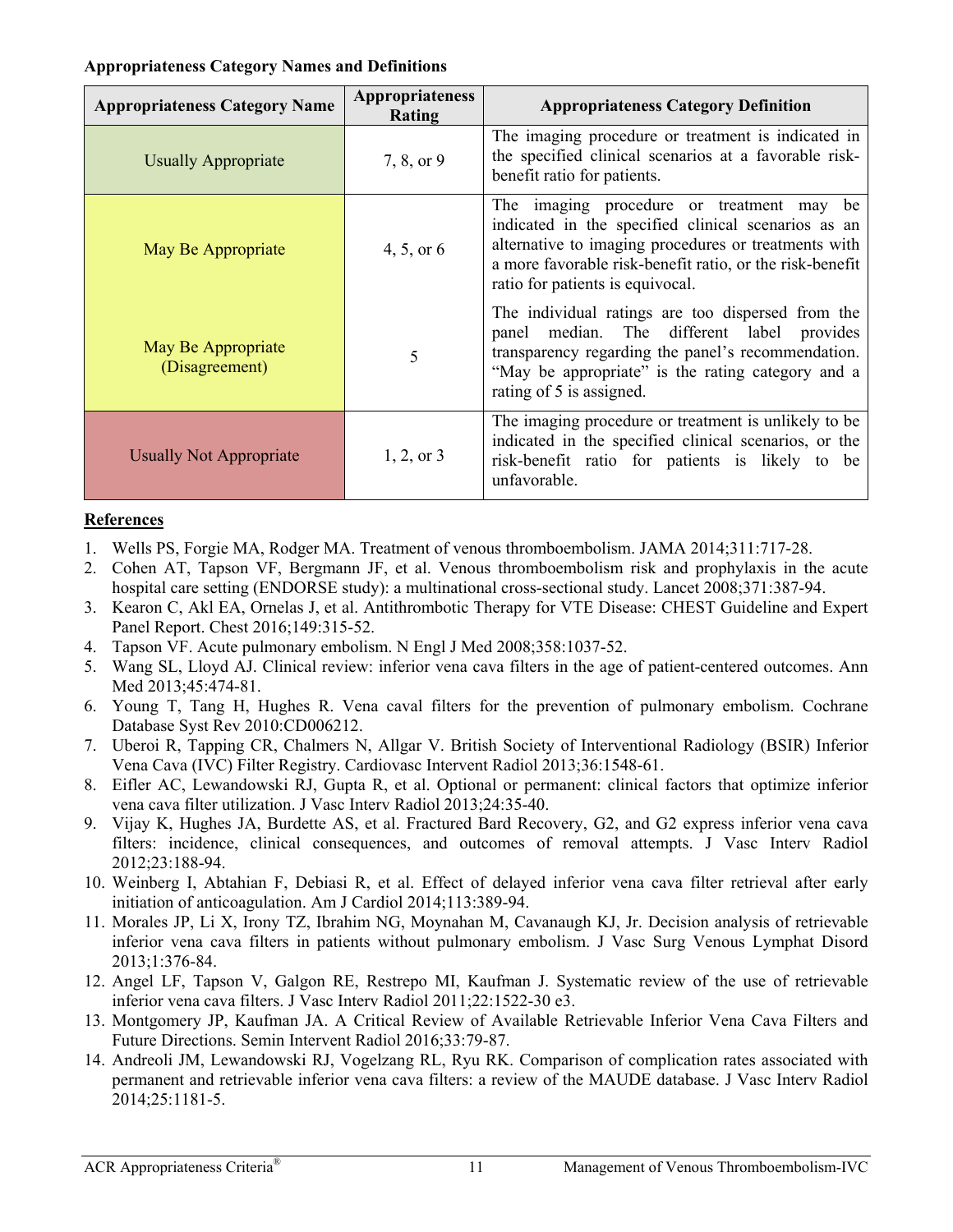- 15. Baadh AS, Zikria JF, Rivoli S, Graham RE, Javit D, Ansell JE. Indications for inferior vena cava filter placement: do physicians comply with guidelines? J Vasc Interv Radiol 2012;23:989-95.
- 16. Sader RB, Friedman A, Berkowitz E, Martin E. Inferior vena cava filters and their varying compliance with the ACCP and the SIR guidelines. South Med J 2014;107:585-90.
- 17. White RH, Geraghty EM, Brunson A, et al. High variation between hospitals in vena cava filter use for venous thromboembolism. JAMA Intern Med 2013;173:506-12.
- 18. Kaufman JA, Kinney TB, Streiff MB, et al. Guidelines for the use of retrievable and convertible vena cava filters: report from the Society of Interventional Radiology multidisciplinary consensus conference. J Vasc Interv Radiol 2006;17:449-59.
- 19. Giannoudis PV, Pountos I, Pape HC, Patel JV. Safety and efficacy of vena cava filters in trauma patients. Injury 2007;38:7-18.
- 20. Malinoski D, Ewing T, Patel MS, et al. Risk factors for venous thromboembolism in critically ill trauma patients who cannot receive chemical prophylaxis. Injury 2013;44:80-5.
- 21. Rajasekhar A, Crowther M. Inferior vena caval filter insertion prior to bariatric surgery: a systematic review of the literature. J Thromb Haemost 2010;8:1266-70.
- 22. Connolly SJ, Ezekowitz MD, Yusuf S, et al. Dabigatran versus warfarin in patients with atrial fibrillation. N Engl J Med 2009;361:1139-51.
- 23. Decousus H, Leizorovicz A, Parent F, et al. A clinical trial of vena caval filters in the prevention of pulmonary embolism in patients with proximal deep-vein thrombosis. Prevention du Risque d'Embolie Pulmonaire par Interruption Cave Study Group. N Engl J Med 1998;338:409-15.
- 24. Bikdeli B, Chatterjee S, Desai NR, et al. Inferior Vena Cava Filters to Prevent Pulmonary Embolism: Systematic Review and Meta-Analysis. J Am Coll Cardiol 2017;70:1587-97.
- 25. Isogai T, Yasunaga H, Matsui H, Tanaka H, Horiguchi H, Fushimi K. Effectiveness of inferior vena cava filters on mortality as an adjuvant to antithrombotic therapy. Am J Med 2015;128:312 e23-31.
- 26. Raphael IJ, McKenzie JC, Zmistowski B, Brown DB, Parvizi J, Austin MS. Pulmonary embolism after total joint arthroplasty: cost and effectiveness of four treatment modalities. J Arthroplasty 2014;29:933-7.
- 27. Stein PD, Matta F, Keyes DC, Willyerd GL. Impact of vena cava filters on in-hospital case fatality rate from pulmonary embolism. Am J Med 2012;125:478-84.
- 28. Stein PD, Matta F. Vena cava filters in unstable elderly patients with acute pulmonary embolism. Am J Med 2014;127:222-5.
- 29. Carlbom DJ, Davidson BL. Pulmonary embolism in the critically ill. Chest 2007;132:313-24.
- 30. Pacouret G, Alison D, Pottier JM, Bertrand P, Charbonnier B. Free-floating thrombus and embolic risk in patients with angiographically confirmed proximal deep venous thrombosis. A prospective study. Arch Intern Med 1997;157:305-8.
- 31. Hann CL, Streiff MB. The role of vena caval filters in the management of venous thromboembolism. Blood Rev 2005;19:179-202.
- 32. Matsuo K, Carter CM, Ahn EH, et al. Inferior vena cava filter placement and risk of hematogenous distant metastasis in ovarian cancer. Am J Clin Oncol 2013;36:362-7.
- 33. Stein PD, Matta F, Sabra MJ. Case fatality rate with vena cava filters in hospitalized stable patients with cancer and pulmonary embolism. Am J Med 2013;126:819-24.
- 34. Abtahian F, Hawkins BM, Ryan DP, et al. Inferior vena cava filter usage, complications, and retrieval rate in cancer patients. Am J Med 2014;127:1111-7.
- 35. Barginear MF, Gralla RJ, Bradley TP, et al. Investigating the benefit of adding a vena cava filter to anticoagulation with fondaparinux sodium in patients with cancer and venous thromboembolism in a prospective randomized clinical trial. Support Care Cancer 2012;20:2865-72.
- 36. Segal JB, Streiff MB, Hofmann LV, Thornton K, Bass EB. Management of venous thromboembolism: a systematic review for a practice guideline. Ann Intern Med 2007;146:211-22.
- 37. Stein PD, Matta F. Vena cava filters in hospitalised patients with chronic obstructive pulmonary disease and pulmonary embolism. Thromb Haemost 2013;109:897-900.
- 38. Krivak TC, Zorn KK. Venous thromboembolism in obstetrics and gynecology. Obstet Gynecol 2007;109:761-77.
- 39. Stone SE, Morris TA. Pulmonary embolism during and after pregnancy. Crit Care Med 2005;33:S294-300.
- 40. Timsit JF, Farkas JC, Boyer JM, et al. Central vein catheter-related thrombosis in intensive care patients: incidence, risks factors, and relationship with catheter-related sepsis. Chest 1998;114:207-13.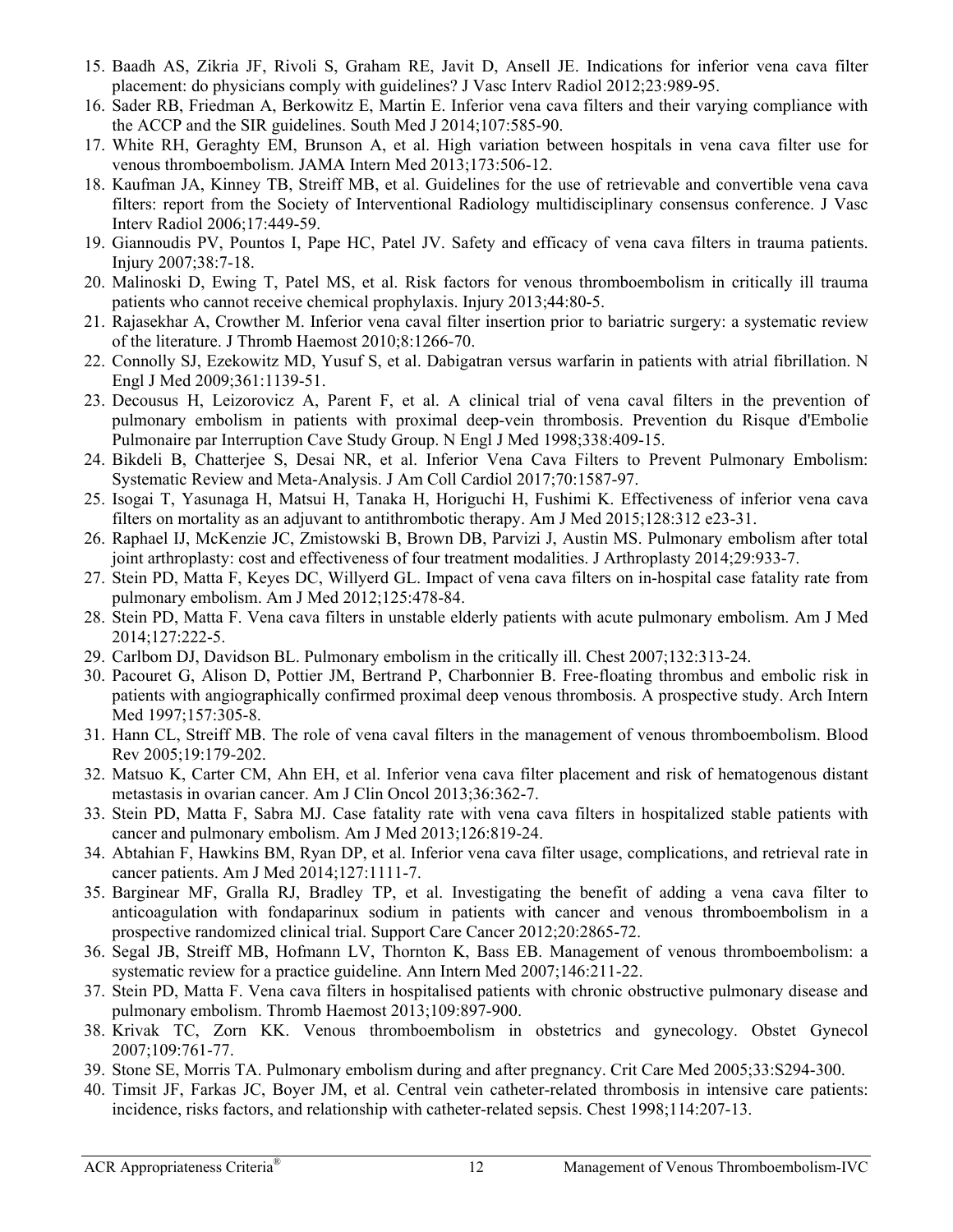- 41. Ray CE, Jr., Prochazka A. The need for anticoagulation following inferior vena cava filter placement: systematic review. Cardiovasc Intervent Radiol 2008;31:316-24.
- 42. Shaw CM, Scorza LB, Waybill PN, Singh H, Lynch FC. Optional vena cava filter use in the elderly population. J Vasc Interv Radiol 2011;22:824-8.
- 43. Muriel A, Jimenez D, Aujesky D, et al. Survival effects of inferior vena cava filter in patients with acute symptomatic venous thromboembolism and a significant bleeding risk. J Am Coll Cardiol 2014;63:1675-83.
- 44. Eight-year follow-up of patients with permanent vena cava filters in the prevention of pulmonary embolism: the PREPIC (Prevention du Risque d'Embolie Pulmonaire par Interruption Cave) randomized study. Circulation 2005;112:416-22.
- 45. Ren W, Li Z, Fu Z, Fu Q. Analysis of risk factors for recurrence of deep venous thrombosis in lower extremities. Med Sci Monit 2014;20:199-204.
- 46. Smouse HB, Mendes R, Bosiers M, Van Ha TG, Crabtree T. The RETRIEVE trial: safety and effectiveness of the retrievable crux vena cava filter. J Vasc Interv Radiol 2013;24:609-21.
- 47. Athanasoulis CA, Kaufman JA, Halpern EF, Waltman AC, Geller SC, Fan CM. Inferior vena caval filters: review of a 26-year single-center clinical experience. Radiology 2000;216:54-66.
- 48. Joels CS, Sing RF, Heniford BT. Complications of inferior vena cava filters. Am Surg 2003;69:654-9.
- 49. Stavropoulos SW. Inferior vena cava filters. Tech Vasc Interv Radiol 2004;7:91-5.
- 50. Cina A, Masselli G, Di Stasi C, et al. Computed tomography imaging of vena cava filter complications: a pictorial review. Acta Radiol 2006;47:135-44.
- 51. Mismetti P, Laporte S, Pellerin O, et al. Effect of a retrievable inferior vena cava filter plus anticoagulation vs anticoagulation alone on risk of recurrent pulmonary embolism: a randomized clinical trial. JAMA 2015;313:1627-35.
- 52. Seshadri T, Tran H, Lau KK, Tan B, Gan TE. Ins and outs of inferior vena cava filters in patients with venous thromboembolism: the experience at Monash Medical Centre and review of the published reports. Intern Med J 2008;38:38-43.
- 53. Hoffer EK, Mueller RJ, Luciano MR, Lee NN, Michaels AT, Gemery JM. Safety and efficacy of the Gunther Tulip retrievable vena cava filter: midterm outcomes. Cardiovasc Intervent Radiol 2013;36:998-1005.
- 54. Ho KM, Tan JA, Burrell M, Rao S, Misur P. Venous thrombotic, thromboembolic, and mechanical complications after retrievable inferior vena cava filters for major trauma. Br J Anaesth 2015;114:63-9.
- 55. Lorch H, Welger D, Wagner V, et al. Current practice of temporary vena cava filter insertion: a multicenter registry. J Vasc Interv Radiol 2000;11:83-8.
- 56. Al-Hakim R, Kee ST, Olinger K, Lee EW, Moriarty JM, McWilliams JP. Inferior vena cava filter retrieval: effectiveness and complications of routine and advanced techniques. J Vasc Interv Radiol 2014;25:933-9; quiz  $40$ .
- 57. Nicholson W, Nicholson WJ, Tolerico P, et al. Prevalence of fracture and fragment embolization of Bard retrievable vena cava filters and clinical implications including cardiac perforation and tamponade. Arch Intern Med 2010;170:1827-31.
- 58. U.S. Food & Drug Administration. Removing Retrievable Inferior Vena Cava Filters: FDA Safety Communication. Available at: https://www.fda.gov/MedicalDevices/Safety/AlertsandNotices/ucm396377.htm. Accessed November 30, 2018.
- 59. Ghofrani HA, D'Armini AM, Grimminger F, et al. Riociguat for the treatment of chronic thromboembolic pulmonary hypertension. N Engl J Med 2013;369:319-29.
- 60. Pengo V, Lensing AW, Prins MH, et al. Incidence of chronic thromboembolic pulmonary hypertension after pulmonary embolism. N Engl J Med 2004;350:2257-64.
- 61. Madani M, Mayer E, Fadel E, Jenkins DP. Pulmonary Endarterectomy. Patient Selection, Technical Challenges, and Outcomes. Ann Am Thorac Soc 2016;13 Suppl 3:S240-7.
- 62. Fedullo P, Kerr KM, Kim NH, Auger WR. Chronic thromboembolic pulmonary hypertension. Am J Respir Crit Care Med 2011;183:1605-13.
- 63. Jenkins D. New interventions to treat chronic thromboembolic pulmonary hypertension. Heart 2018.
- 64. Geerts WH, Jay RM, Code KI, et al. A comparison of low-dose heparin with low-molecular-weight heparin as prophylaxis against venous thromboembolism after major trauma. N Engl J Med 1996;335:701-7.
- 65. Somarouthu B, Yeddula K, Wicky S, Hirsch JA, Kalva SP. Long-term safety and effectiveness of inferior vena cava filters in patients with stroke. J Neurointerv Surg 2011;3:141-6.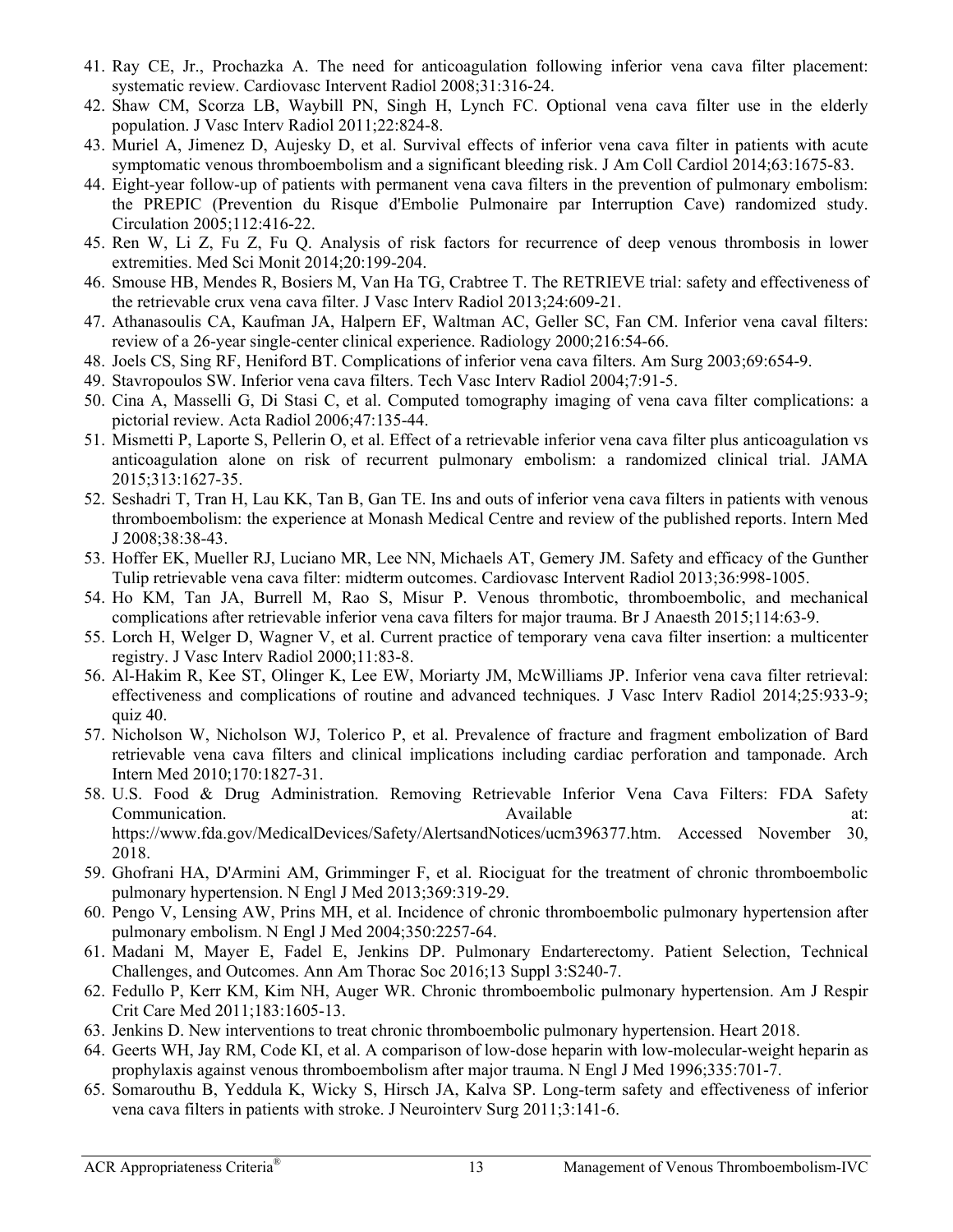- 66. Johns JS, Nguyen C, Sing RF. Vena cava filters in spinal cord injuries: evolving technology. J Spinal Cord Med 2006;29:183-90.
- 67. Sarani B, Chun A, Venbrux A. Role of optional (retrievable) IVC filters in surgical patients at risk for venous thromboembolic disease. J Am Coll Surg 2005;201:957-64.
- 68. Geerts WH. Prevention of venous thromboembolism in high-risk patients. Hematology Am Soc Hematol Educ Program 2006:462-6.
- 69. Girard TD, Philbrick JT, Fritz Angle J, Becker DM. Prophylactic vena cava filters for trauma patients: a systematic review of the literature. Thromb Res 2003;112:261-7.
- 70. Hemmila MR, Osborne NH, Henke PK, et al. Prophylactic Inferior Vena Cava Filter Placement Does Not Result in a Survival Benefit for Trauma Patients. Ann Surg 2015;262:577-85.
- 71. Sarosiek S, Rybin D, Weinberg J, Burke PA, Kasotakis G, Sloan JM. Association Between Inferior Vena Cava Filter Insertion in Trauma Patients and In-Hospital and Overall Mortality. JAMA Surg 2017;152:75-81.
- 72. Rajasekhar A, Lottenberg L, Lottenberg R, et al. A pilot study on the randomization of inferior vena cava filter placement for venous thromboembolism prophylaxis in high-risk trauma patients. J Trauma 2011;71:323-8; discussion 28-9.
- 73. Haut ER, Garcia LJ, Shihab HM, et al. The effectiveness of prophylactic inferior vena cava filters in trauma patients: a systematic review and meta-analysis. JAMA Surg 2014;149:194-202.
- 74. Still J, Friedman B, Furman S, et al. Experience with the insertion of vena caval filters in acutely burned patients. Am Surg 2000;66:277-9.
- 75. Brotman DJ, Shihab HM, Prakasa KR, et al. Pharmacologic and mechanical strategies for preventing venous thromboembolism after bariatric surgery: a systematic review and meta-analysis. JAMA Surg 2013;148:675- 86.
- 76. Li W, Gorecki P, Semaan E, Briggs W, Tortolani AJ, D'Ayala M. Concurrent prophylactic placement of inferior vena cava filter in gastric bypass and adjustable banding operations in the Bariatric Outcomes Longitudinal Database. J Vasc Surg 2012;55:1690-5.
- 77. Rowland SP, Dharmarajah B, Moore HM, et al. Inferior vena cava filters for prevention of venous thromboembolism in obese patients undergoing bariatric surgery: a systematic review. Ann Surg 2015;261:35-45.
- 78. Ginzburg E, Cohn SM, Lopez J, Jackowski J, Brown M, Hameed SM. Randomized clinical trial of intermittent pneumatic compression and low molecular weight heparin in trauma. Br J Surg 2003;90:1338-44.
- 79. Dietch ZC, Edwards BL, Thames M, Shah PM, Williams MD, Sawyer RG. Rate of lower-extremity ultrasonography in trauma patients is associated with rate of deep venous thrombosis but not pulmonary embolism. Surgery 2015;158:379-85.
- 80. Sharifi M, Bay C, Skrocki L, Lawson D, Mazdeh S. Role of IVC filters in endovenous therapy for deep venous thrombosis: the FILTER-PEVI (filter implantation to lower thromboembolic risk in percutaneous endovenous intervention) trial. Cardiovasc Intervent Radiol 2012;35:1408-13.
- 81. Gyang E, Zayed M, Harris EJ, Lee JT, Dalman RL, Mell MW. Factors impacting follow-up care after placement of temporary inferior vena cava filters. J Vasc Surg 2013;58:440-5.
- 82. Johnson ON, 3rd, Gillespie DL, Aidinian G, White PW, Adams E, Fox CJ. The use of retrievable inferior vena cava filters in severely injured military trauma patients. J Vasc Surg 2009;49:410-6; discussion 16.
- 83. Minocha J, Idakoji I, Riaz A, et al. Improving inferior vena cava filter retrieval rates: impact of a dedicated inferior vena cava filter clinic. J Vasc Interv Radiol 2010;21:1847-51.
- 84. Ko SH, Reynolds BR, Nicholas DH, et al. Institutional protocol improves retrievable inferior vena cava filter recovery rate. Surgery 2009;146:809-14; discussion 14-6.
- 85. Kalina M, Bartley M, Cipolle M, Tinkoff G, Stevenson S, Fulda G. Improved removal rates for retrievable inferior vena cava filters with the use of a 'filter registry'. Am Surg 2012;78:94-7.
- 86. Lynch FC. A method for following patients with retrievable inferior vena cava filters: results and lessons learned from the first 1,100 patients. J Vasc Interv Radiol 2011;22:1507-12.
- 87. Hoppe H, Kaufman JA, Barton RE, et al. Safety of inferior vena cava filter retrieval in anticoagulated patients. Chest 2007;132:31-6.
- 88. Kuo WT, Odegaard JI, Louie JD, et al. Photothermal ablation with the excimer laser sheath technique for embedded inferior vena cava filter removal: initial results from a prospective study. J Vasc Interv Radiol 2011;22:813-23.
- 89. Kuo WT, Cupp JS. The excimer laser sheath technique for embedded inferior vena cava filter removal. J Vasc Interv Radiol 2010;21:1896-9.